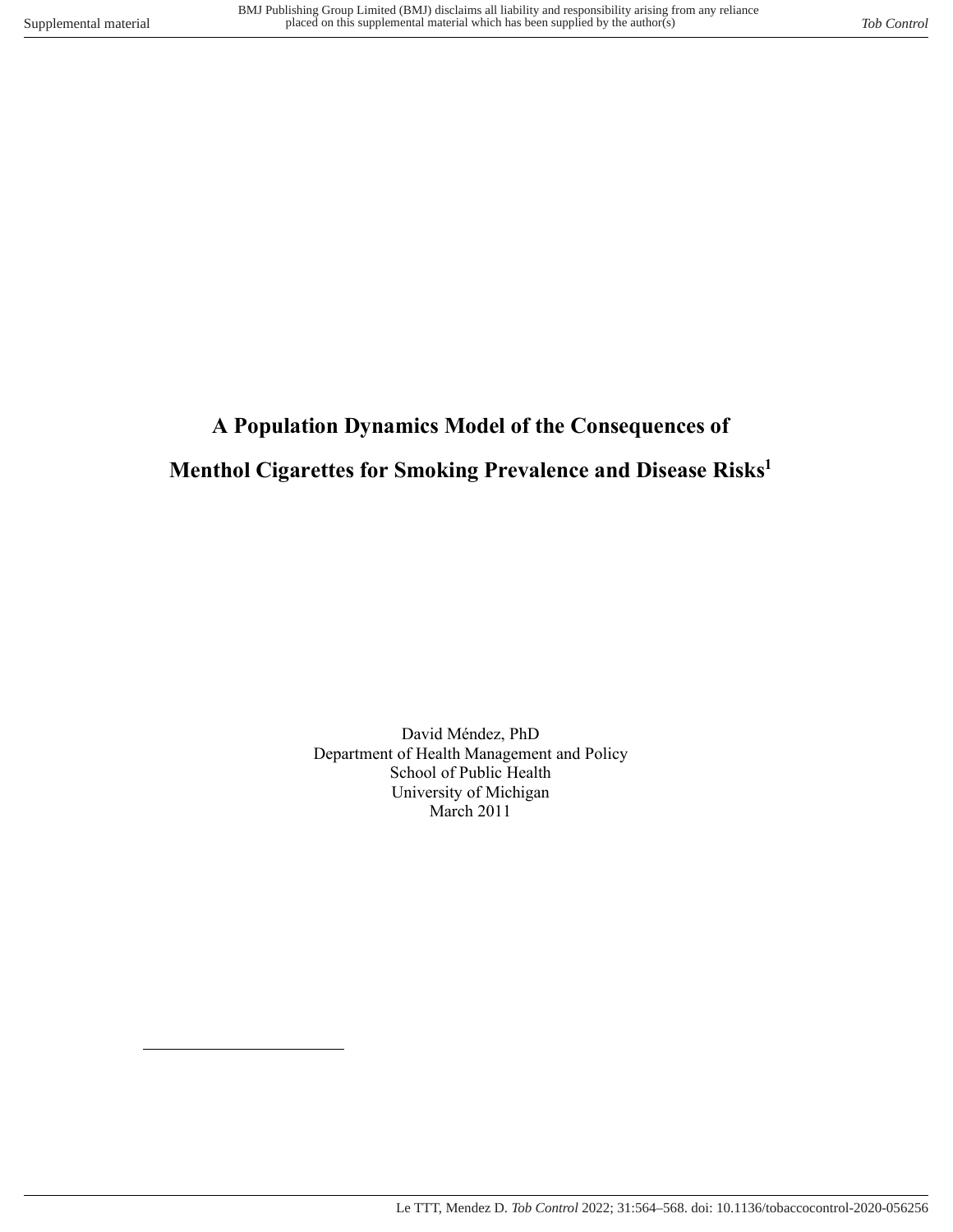## A Population Dynamics Model of the Consequences of **Menthol Cigarettes for Smoking Prevalence and Disease Risks**

This document describes the constructs of, and results from, the model commissioned by the Tobacco Products Scientific Advisory Committee (TPSAC) to estimate the consequences of menthol cigarette smoking on the U.S population. The model is an extension and modification of a population dynamics model previously developed to track smoking prevalence and smoking related risks, which has been extensively discussed in the literature.<sup>1-7</sup> The following figure shows the general organization of the model, as modified to address menthol cigarettes:



#### **Menthol Model Block Simulation Diagram**

The boxes (compartments) represent the stock of individuals in different categories at a given time; the arrows represent the flow between compartments; and the circles represent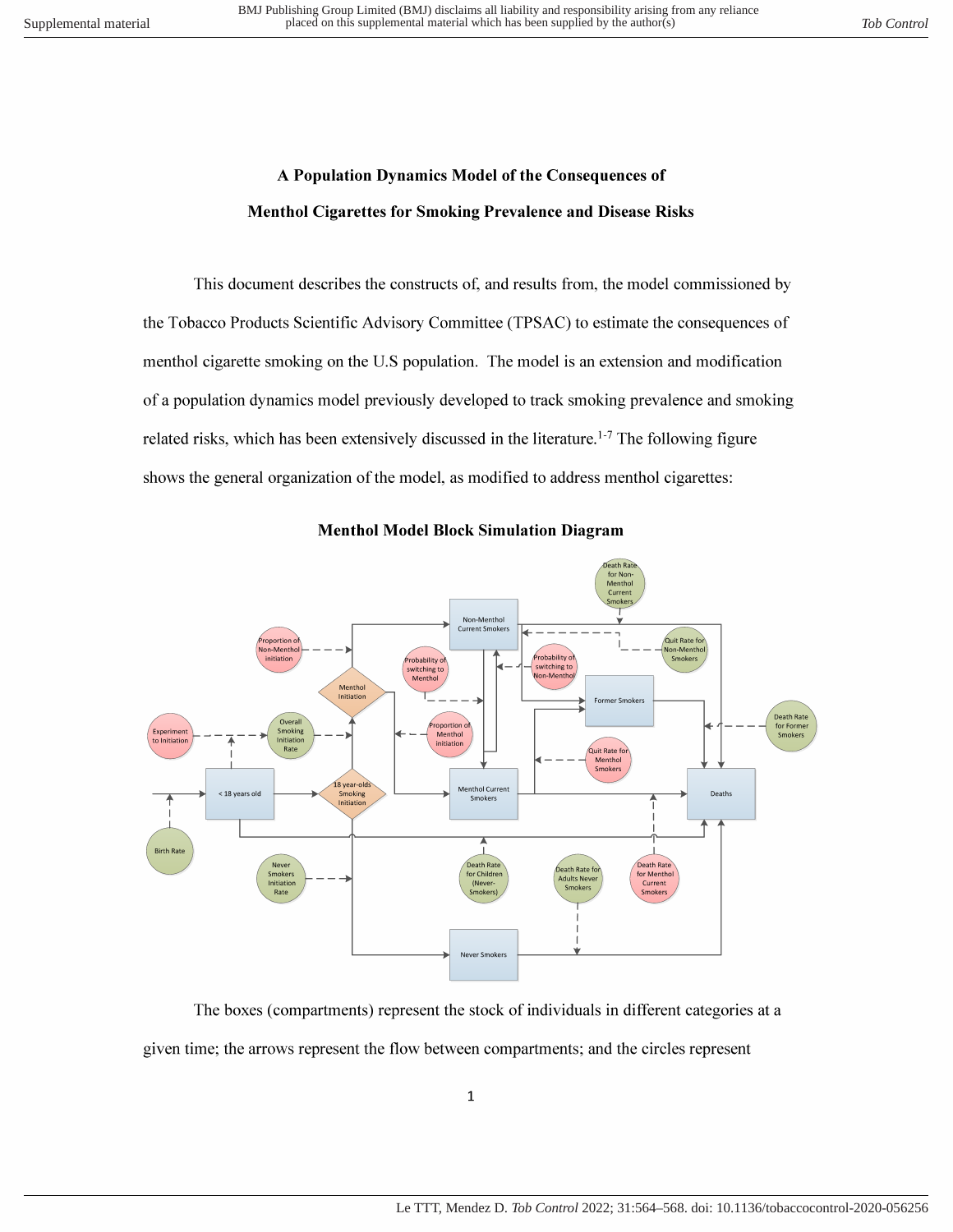parameters that modify the flow. Red circles refer to parameters related to menthol smoking while green circles refer to the other parameters. Diamonds represent the event of smoking initiation, concentrated at a single age.

Following is a description of the constructs of the model:

#### **Definition of dynamic (time-dependent) variables:**

$$
P(a,t) = US population of age a in year t
$$
  
\n $N(a,t) = Population of never - smokers of age a in year t$   
\n $F(a,t,q) = Population of former - smokers of age a in year t$   
\n $F(a,t,q) = Population of former - smokers of age a in year t$   
\n $C_m(a,t) = Population of current - smokers of age a in year t$   
\n $C_m(a,t) = Population of current method - smokers of age a in year t$   
\n $C_n(a,t) = Population of current non - menthol - smokers of age a in year t$   
\n $\pi_N(a,t) = Prevalence of never - smokers of age a in year t$   
\n $\pi'_N(t) = Adult prevalence of never - smokers in year t$   
\n $\pi'_F(t) = Adult prevalence of former - smokers in year t$   
\n $\pi'_C(a,t) = Prevalence of current - smokers of age a in year t$   
\n $\pi'_C(t) = Adult prevalence of current - smokers of age a in year t$   
\n $\pi'_{C_n}(t) = Adult prevalence of current method - smokers of age a in year t$   
\n $\pi'_{C_m}(t) = Adult prevalence of current method - smokers of age a in year t$   
\n $\pi'_{C_n}(t) = Adult prevalence of current non - menthol - smokers of age a in year t$   
\n $\pi'_{C_n}(t) = Adult prevalence of current non - menthol - smokers of age a in year t$   
\n $D(t) = Total deaths in year t$ 

2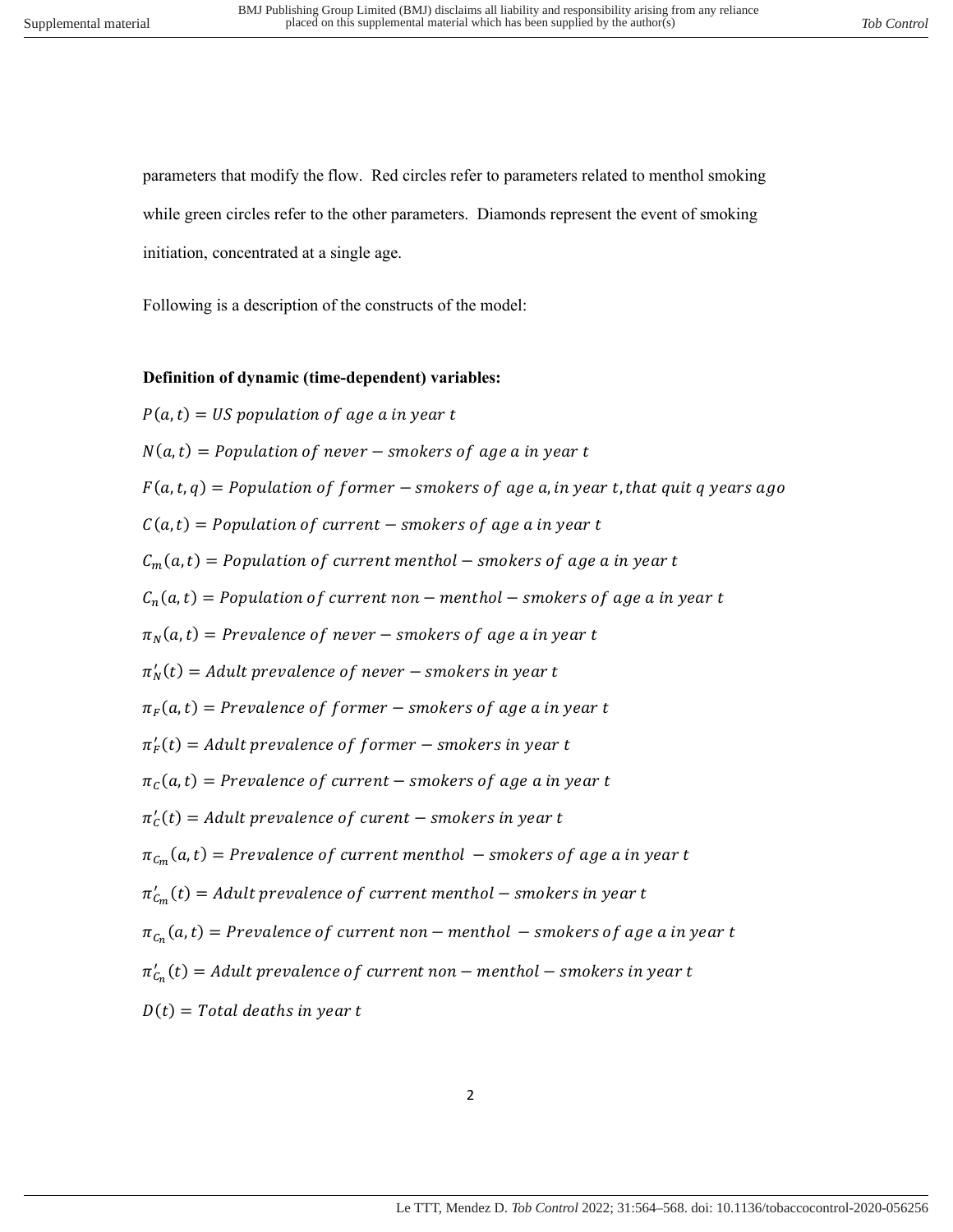#### **Definition of Non-dynamic variables and parameters:**

$$
\mu(a) = Overall\ death\ rate\ for\ individuals\ of\ age\ a
$$

$$
\mu_N(a) = Death\ rate\ among\ non-smokers\ of\ age\ a
$$

 $\mu_F(a,q) = \textit{Death}\,$  rate among former  $-$  smokers of  $\textit{age}\,{}$  a who quit  $q$  years  $\textit{ago}$ 

 $\mu_{\mathcal{C}}(a) = \textit{Death rate among current}-\textit{smokes of age a}$ 

 $\mu_{\mathcal{C}_m}(a) = D$ eath rate among current menthol — smokers of  $\emph{age}$  a

- $\mu_{\mathcal{C}_n}(a) = \textit{Death rate among current non-menthol}-\textit{smokes of age a}$
- $\rho(a) =$  Overall smoking quit rate for individuals of age a
- $\rho_{\mathcal{C}_m}(a) =$  Smoking quit rate for menthol smokers of  $\emph{age}$  a

 $\rho_{\mathcal{C}_n}(a) =$  Smoking quit rate for non — menthol smokers of age a

- $S_{m2n}$  = Switching rate from menthol to non − menthol among current menthol smokers
- $S_{n2m} =$  Switching rate from non − menthol to menthol among current menthol smokers
- $I = Smoking$  initiation age

 $y = 0$  verall smoking initiation rate

 $\gamma_{C_m}$  = Smoking initiation rate for menthol smokers

 $\gamma_{C_n}$  = Smoking initiation rate for non – menthol smokers

 $RR(a, q) = Relative risk of death for a former smoker of age a who quit q years ago$  $-q = 0$  implies current smoker

$$
K_1 = Mortality risk ratio \left(\frac{Menthol}{Non-Menthol}\right)
$$

$$
K_2 = Quit rates ratio \left(\frac{Menthol}{Non-Menthol}\right)
$$

 $K_3$  = Proportion of Menthol among Initiators

 $K_4$  = Proportion of Menthol among Experimenters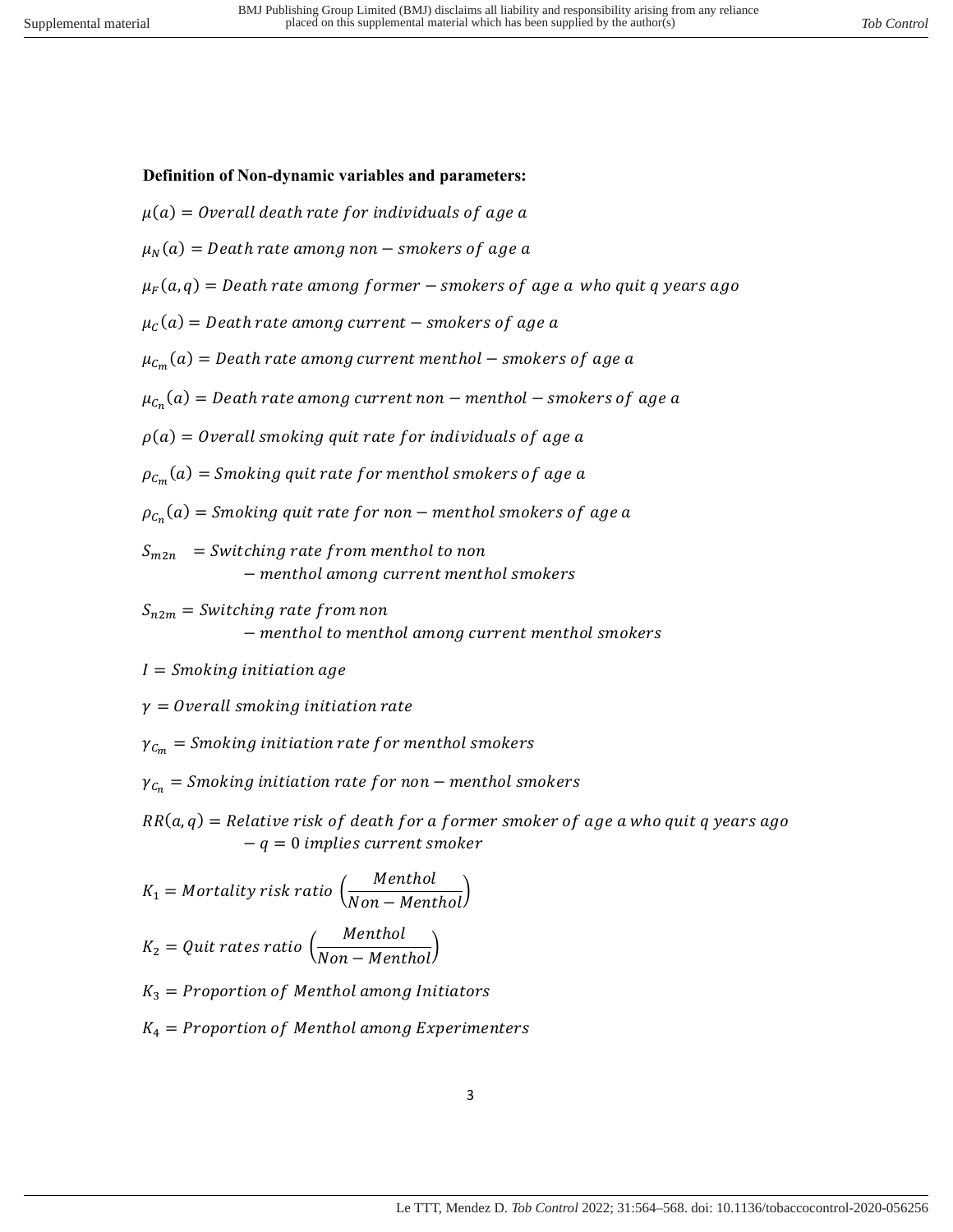$$
K_5 = Ratio \ of \ Yields \ from \ Experimenter \ to \ Established \ Smoker \left(\frac{Menthol}{Non-Menthol}\right)
$$

### **Dynamic (time-dependent) relationships:**

$$
N(0,t) = P(0,t)
$$
  
\n
$$
N(a,t) = N(a-1,t-1) \times (1 - \mu_N(a)) \text{ for } a \neq I
$$
  
\n
$$
N(a,t) = N(a-1,t-1) \times (1 - \mu_N(a)) \times (1 - \gamma_{c_m} - \gamma_{c_n}) \text{ for } a = I
$$
  
\n
$$
F(a,t,q) = 0 \text{ for } a-q \leq I
$$
  
\n
$$
F(a,t,q) = C_m(a-1,t-1) \times (1 - \mu_{c_m}(a-1)) \times \rho_{c_m}(a-1)
$$
  
\n
$$
+ C_n(a-1,t-1) \times (1 - \mu_{c_n}(a-1)) \times \rho_{c_n}(a-1) \text{ for } a-q > I
$$
  
\n
$$
F(a,t,q) = F(a-1,t-1,q-1) \times (1 - \mu_{c_n}(a-1,q-1)) \text{ for } a-q > I \text{ and } q > 1
$$
  
\n
$$
C_m(a,t) = 0 \text{ for } a < I
$$
  
\n
$$
C_m(a,t) = \gamma_{c_m} \times N(a-1,t-1) \times (1 - \mu_N(a-1)) \text{ for } a = I
$$
  
\n
$$
C_m(a,t) = C_m(a-1,t-1) \times (1 - \mu_{c_m}(a-1)) \times (1 - \rho_{c_m}(a-1)) \times (1 - S_{m2n}(a-1))
$$
  
\n
$$
+ C_n(a-1,t-1) \times (1 - \mu_{c_m}(a-1)) \times (1 - \rho_{c_n}(a-1)) \times S_{n2m} \text{ for } a > I
$$
  
\n
$$
C_n(a,t) = 0 \text{ for } a < I
$$
  
\n
$$
C_n(a,t) = \gamma_{c_n} \times N(a-1,t-1) \times (1 - \mu_N(a-1)) \text{ for } a = I
$$
  
\n
$$
C_n(a,t) = \gamma_{c_n} \times N(a-1,t-1) \times (1 - \mu_{c_n}(a-1)) \times (1 - \rho_{c_n}(a-1)) \times (1 - S_{n2m}(a-1))
$$
  
\n
$$
+ C_m(a-1,t-1) \times (1 - \mu_{c_m}(a-1)) \times (1 - \rho_{c_m}(a-1)) \
$$

$$
P(a,t) = N(a,t) + \sum_{q=1}^{q-30} F(a,t,q) + C_m(a,t) + C_n(a,t)
$$

$$
\pi_N(a, t) = \frac{N(a, t)}{P(a, t)}
$$

$$
\pi'_N(t) = \frac{\sum_{a=100}^{a=100} N(a, t)}{\sum_{a=100}^{a=100} P(a, t)}
$$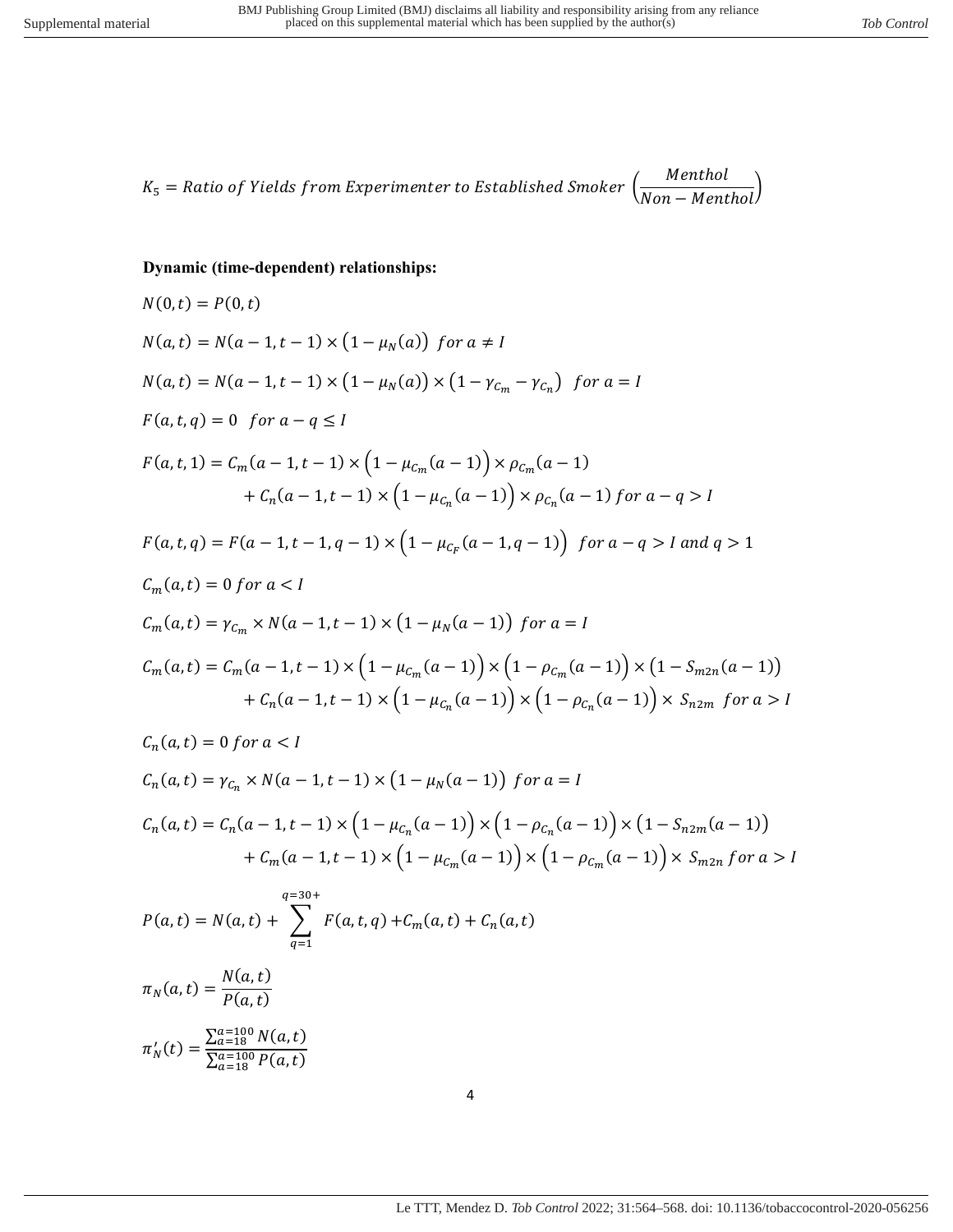$$
\pi_F(a,t) = \frac{\sum_{q=1}^{q=30+} F(a,t,q)}{P(a,t)}
$$
\n
$$
\pi'_F(t) = \frac{\sum_{a=10}^{a=100} \sum_{q=1}^{q=30+} F(a,t,q)}{\sum_{a=10}^{a=100} P(a,t)}
$$
\n
$$
\pi_{c_m}(a,t) = \frac{C_m(a,t)}{P(a,t)}
$$
\n
$$
\pi'_{c_m}(t) = \frac{\sum_{a=100}^{a=100} C_m(a,t)}{\sum_{a=10}^{a=100} P(a,t)}
$$
\n
$$
\pi_{c_n}(a,t) = \frac{C_n(a,t)}{P(a,t)}
$$
\n
$$
\pi'_{c_n}(t) = \frac{\sum_{a=100}^{a=100} C_n(a,t)}{\sum_{a=100}^{a=100} P(a,t)}
$$
\n
$$
D(t) = \sum_{a=0}^{a=100} N(a,t) \times \mu_N(a) + \sum_{a=0}^{a=100} \sum_{q=1}^{q=30+} F(a,t,q) \times \mu_F(a,q) + \sum_{a=0}^{a=100} C_m(a,t) \times \mu_{c_m}(a)
$$
\n
$$
+ \sum_{a=0}^{a=100} C_n(a,t) \times \mu_{c_n}(a)
$$

#### **Non-dynamic relationships:**

• Expressions related to mortality risks and derivation of death rates for current-, former- and never-smokers given overall death rates  $\mu(a)$  in 2010.

$$
K_1 = \frac{\mu_{C_m}(a)}{\mu_{C_n}(a)}
$$
  
\n
$$
\mu_F(a, q) = \mu_N(a) \times RR(a, q)
$$
  
\n
$$
\mu_{C_m}(a) = K_1 \times \mu_N(a) \times RR(a, 0)
$$
  
\n
$$
\mu_{C_n}(a) = \mu_N(a) \times RR(a, 0)
$$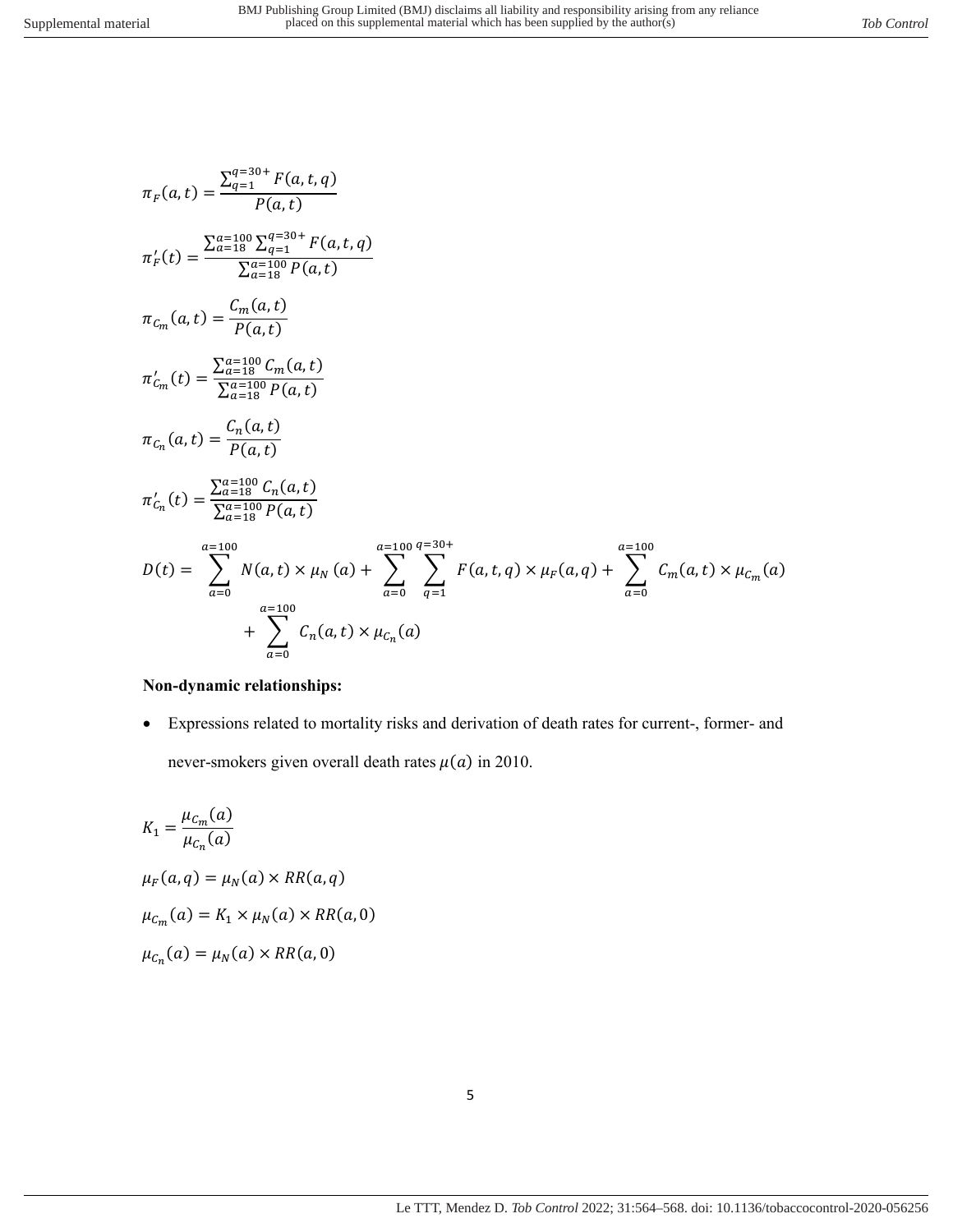$$
\mu(a) = \mu_N(a) \times \pi_N(a, 2010) + \left( \sum_{q=1}^{q=30+} \mu_N(a) \times RR(a, q) \times \pi_F(a, 2010, q) \right) \n+ K_1 \times \mu_N(a) \times RR(a, 0) \times \pi_{C_m}(a, 2010) \n+ \mu_N(a) \times RR(a, 0) \times \pi_{C_n}(a, 2010) \rightarrow
$$

$$
\mu_N(a) =
$$

$$
\frac{\mu(a)}{\pi_N(a,2010) + \sum_{q=1}^{q=30^+} \left( RR(a,q) \times \pi_F(a,2010,q) \right) + K_1 \times RR(a,0) \times \pi_{C_m}(a,2010) + RR(a,0) \times \pi_{C_n}(a,2010)}
$$

Expressions related to quit rates and derivation of quit rates for menthol and non-menthol smokers given overall quit rates  $\rho(a)$  in 2010.

$$
K_2 = \frac{\rho_{C_m}(a)}{\rho_{C_n}(a)}
$$
  
\n
$$
\rho_{C_m}(a) = K_2 \times \rho_{C_n}(a)
$$
  
\n
$$
\rho(a) = K_2 \times \rho_{C_n}(a) \times \pi_{C_m}(a, 2010) + \rho_{C_n}(a) \times \pi_{C_n}(a, 2010) \rightarrow
$$
  
\n
$$
\rho_{C_n} = \frac{\rho(a)}{K_2 \times \pi_{C_m}(a, 2010) + \pi_{C_n}(a, 2010)}
$$

• Expressions related to the initiation rate and derivation of initiation rate under the counterfactual scenario (in which menthol cigarettes do not exist) given overall smoking initiation rate  $\gamma$  in 2010.

$$
\gamma = \gamma_{C_m} + \gamma_{C_n}
$$
  

$$
\gamma_{C_m} = K_3 \times \gamma
$$
  

$$
\gamma_{C_n} = (1 - K_3 \times \gamma)
$$